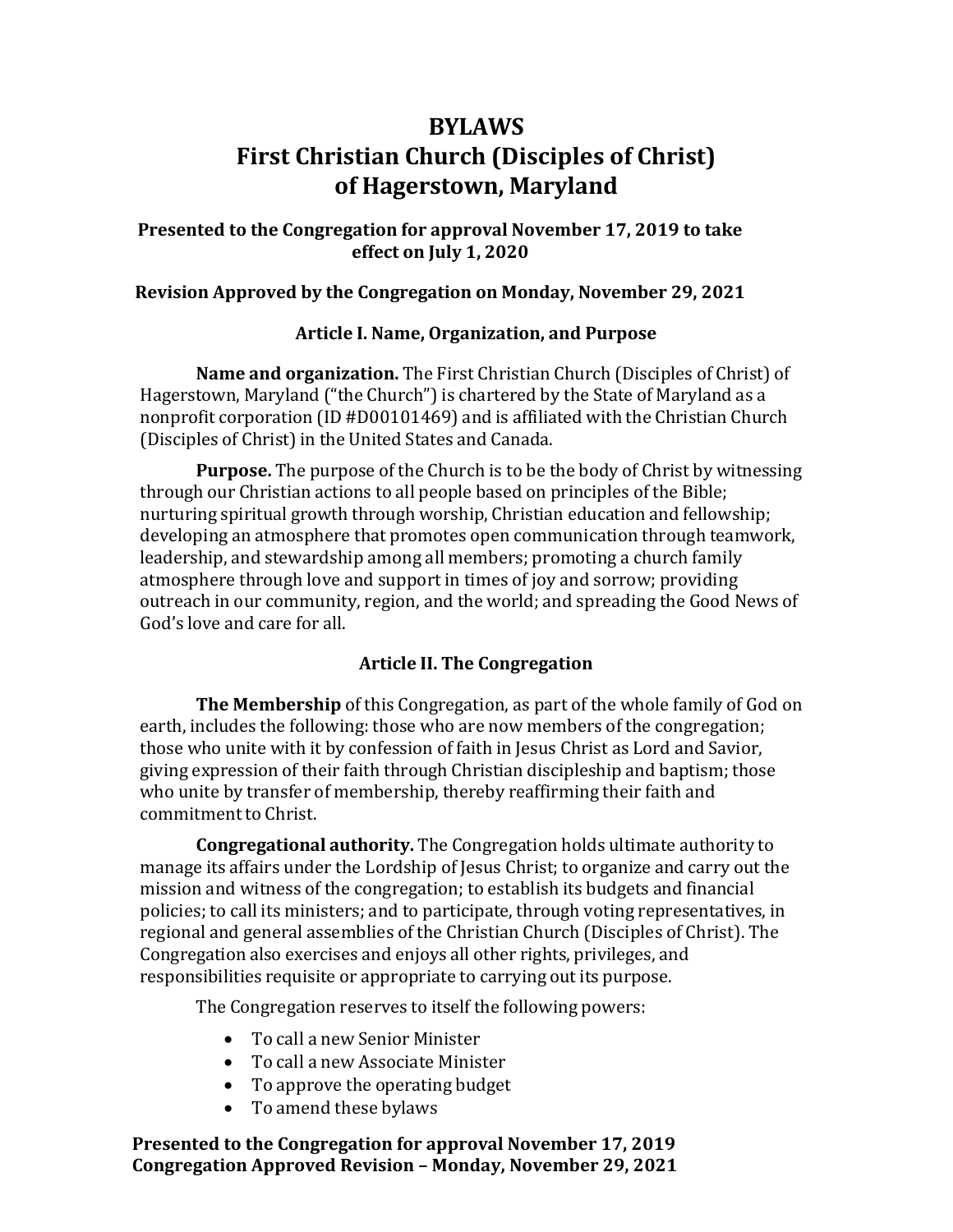The congregation's responsibilities include:

- To support the mission, values, and goals of the congregation along with the witness of the whole Church; proclaim the gospel; administer baptism and the Lord's Supper; and provide for the spiritual nurture of its members.
- To grow in understanding that the church is a universal fellowship, and to transcend all barriers within the human family.
- To be faithful in Christian stewardship, striving to share proportionately in providing resources for the total life, work, and witness of the Christian Church (Disciples of Christ).
- To realize the oneness of the church of Jesus Christ through cooperation with other churches of the community.
- To sustain its ministers in faithfulness and honor.

**Congregational meetings** will be held annually and at other times when called by the Leadership Board. The Leadership Board must call a congregational meeting when requested to do so in writing by at least fifteen percent (15%) of the members of the Congregation.

Notice of all annual and special congregational meetings must be announced at a regular Sunday morning worship service of the congregation at least two (2) weeks in advance of the meeting, through scheduled church publications, and by electronic mail. Each notice must indicate the purpose, date, time, and place of the meeting.

**Quorum and voting.** Those members of the Congregation who attend a properly called congregational meeting constitute a quorum. Except as otherwise indicated in these Bylaws, actions are adopted by a majority of members present and voting. No form of voting *in absentia* or by proxy is allowed.

# **Article III. Leadership Board**

The **Leadership Board** is responsible to the Congregation. Its duties include engaging members of the Congregation in discernment about mission and vision, creating strategic plans and goals, and working in partnership with the Senior Minister to ensure that Church resources are properly and effectively used for the fulfillment of its mission. The Leadership Board may adopt written Policies consistent with these Bylaws to regulate the work of the Church.

**Members** of the Leadership Board are the Officers (Moderator, Vicemoderator, Secretary, and Treasurer) and one (1) Member-at-Large elected by the Congregation; one representative elected by the Elders Committee; and one representative elected by the Trustees. All Leadership Board members are elected for two-year terms. The Senior Minister serves ex officio without vote.

> • The Moderator plans and chairs meetings of the Congregation and Leadership Board.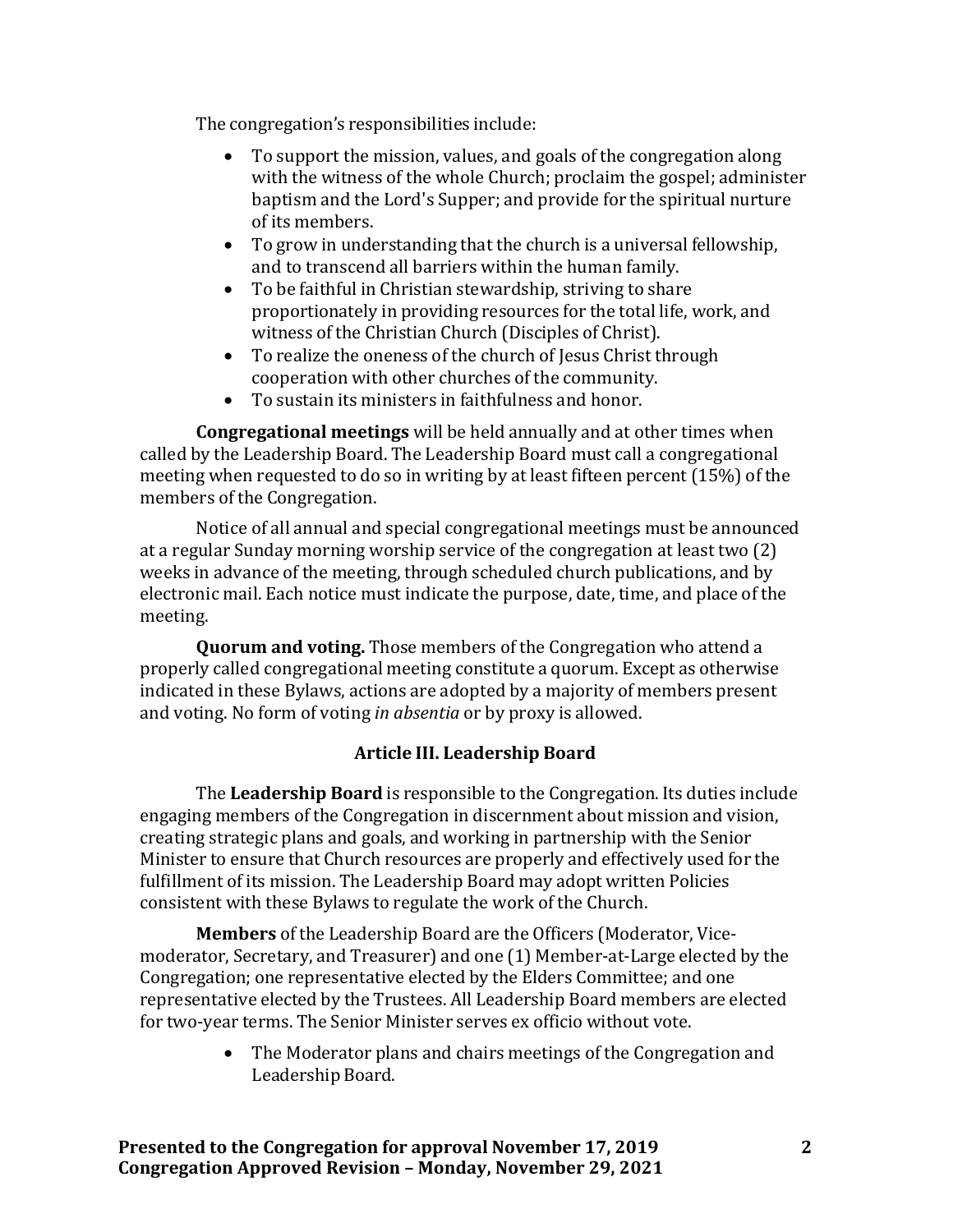- The Vice Moderator chairs the Nominating Committee, serves as Acting Moderator when the Moderator is unable to serve, and performs such other duties as the Moderator or Leadership Board may assign.
- The Secretary keeps accurate minutes of all meetings of the Congregation and Leadership Board and ensures that those minutes are properly approved and filed.
- The Treasurer ensures that the Board is informed about the finances of the Church, and assists the board in its oversight function, including the annual audit or review. The Treasurer chairs the Finance Committee.
- Member-at-large of the Leadership Board perform such additional duties as the Moderator or Leadership Board may assign.
- Elders representative appointed by the Elders Committee.
- Trustee representative appointed by the Trustees.

**Quorum.** A majority of the voting members of the Leadership Board constitutes a quorum.

**Removal from Office.** The Leadership Board may remove any member of the Leadership Board or any Committee for Misconduct, Breach of Covenant, or Moral Turpitude after due process as defined in the written policies of the Leadership Board.

## **Article IV. Committees**

**Committees.** The Leadership Board has oversight of all Committees. The Powers and duties of all Committees are defined in the Leadership Board policies.

| Committee                                                                                                                                                                                                                                                                     | <b>Total serving</b> | Elected per yr | Term (years) |
|-------------------------------------------------------------------------------------------------------------------------------------------------------------------------------------------------------------------------------------------------------------------------------|----------------------|----------------|--------------|
| Elders Committee                                                                                                                                                                                                                                                              | $8 - 12$             | $4 - 6$        |              |
| <b>Trustees</b>                                                                                                                                                                                                                                                               |                      | $1 - 2$        | 5            |
| Personnel Committee                                                                                                                                                                                                                                                           | 3                    |                | 3            |
| Personnel Committee will select two additional members of the Personnel<br>Committee.<br>Nominating Committee                                                                                                                                                                 |                      |                |              |
| The Nominating Committee has the following additional members:<br>Vice Moderator, ex officio, serving as chair<br>$\bullet$<br>Senior Minister, ex officio without vote<br>$\bullet$<br>One member of the Church staff appointed by the Senior Minister, without<br>$\bullet$ |                      |                |              |

The Congregation elects members of the following Committees:

The Leadership Board may create and appoint other Committees. The Powers and duties of all Committees are defined in the Leadership Board policies.

vote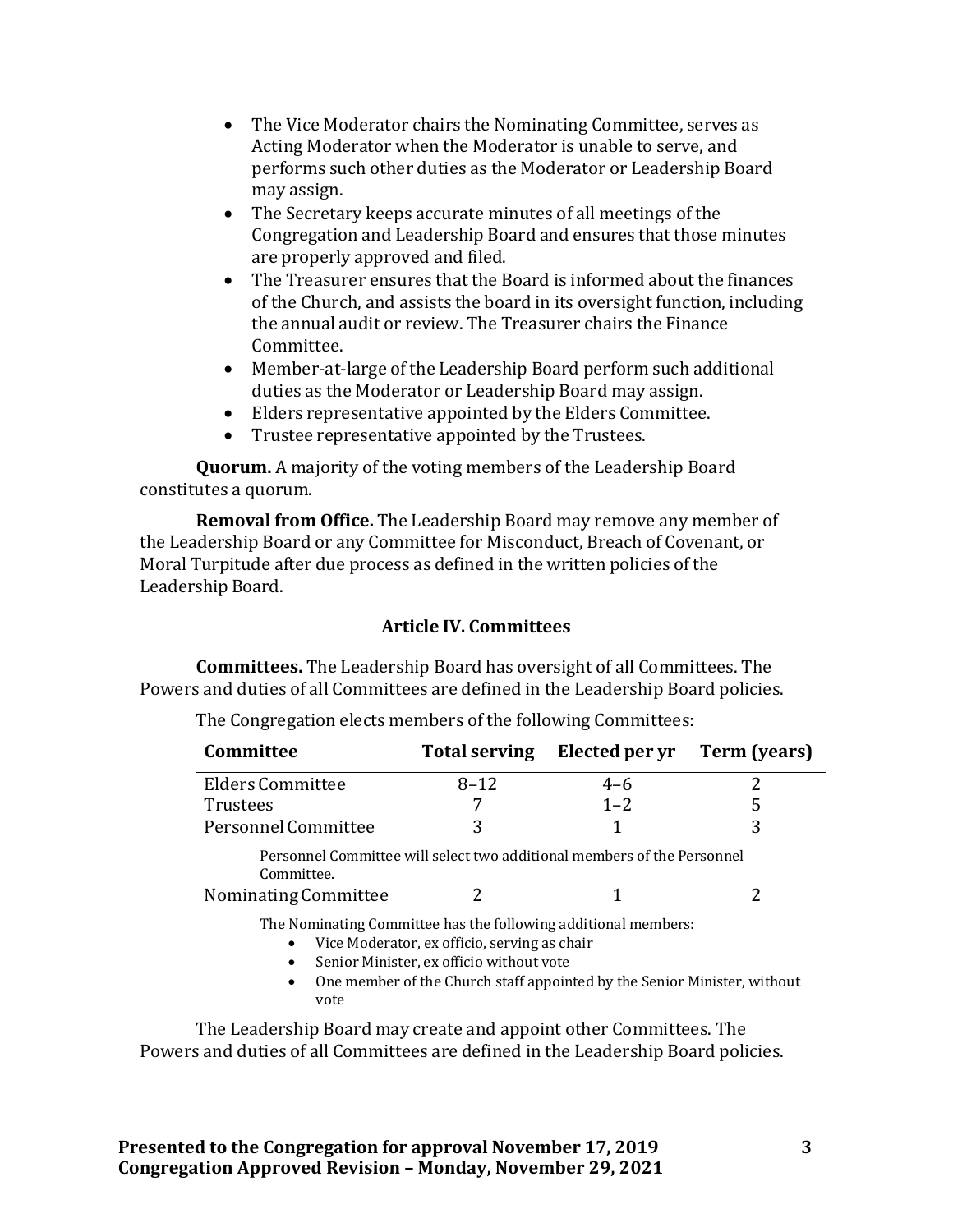## **Article V. Elections**

**Election process.** The Nominating Committee distributes nomination forms to the congregation, interviews potential nominees, confirms their eligibility, and provides them with a written list of the duties, obligations, and responsibilities of the office. No one may be nominated who has not agreed to serve if elected.

At least one month prior to the Annual Meeting, the Nominating Committee must inform the Leadership Board of its slate of nominees and make copies available to the congregation. At the Annual Meeting, the Nominating Committee presents its slate for election. No nominations from the floor are allowed, and no ballots.

**Qualifications for Office.** Elected Offices are open to any member of the congregation who meets the following criteria:

- Must attend worship regularly.
- Must embrace, financially contribute, and give time freely in support of the congregation.
- Must have and maintain a positive relationship with staff, clergy, and lay leadership of the congregation.
- Must agree to abide by the Leadership Board Covenant and all other policies and procedures of the congregation.
- Must be approved for elected service by the Nominating Committee.

With the exception of the Treasurer, no Officer may be elected to a third consecutive term in the same position until at least one (1) year has passed.

Elected Officers of the Congregation may not also serve as paid members of the Church Staff.

# **Article VI. Senior Minister**

**Senior Minister.** The Senior Minister serves as the chief spiritual, administrative, and programmatic leader of the church, responsible for overseeing church activities and supervising all church staff. The Senior Minister is a non-voting member of the Leadership Board and of all Committees.

The Senior Minister shares with the Moderator responsibility for encouraging orderly procedures in the life and work of the congregation and for ensuring compliance with these Bylaws and with policies and procedures of the Congregation and Leadership Board.

**Selection of a Senior Minister.** In order to ensure a successful Search and Call process, the following policies and procedures shall be observed:

1. Within 30 days of receipt of the Senior Minister's resignation, the Moderator shall appoint a Search and Call Committee, which must be confirmed by at least a three-fourths (3⁄4) majority the Leadership Board. It shall be composed of seven (7) persons representative of the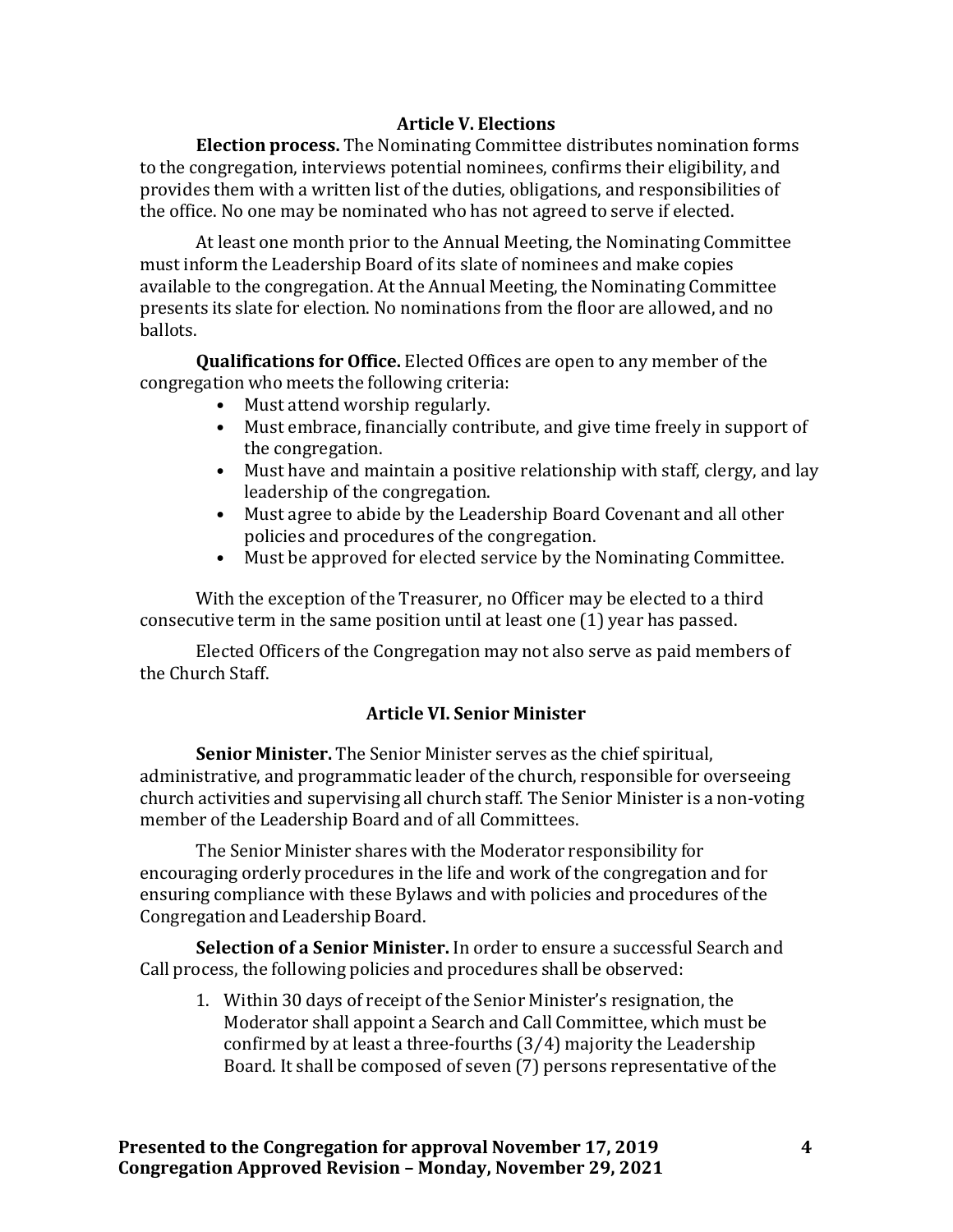congregation, but shall include at least two (2) Elders, one (1) member of the Leadership Board, and one (1) member of the Personnel Committee. All members of the Search and Call Committee must meet all the criteria of Eligibility to Serve as Elected Leadership as defined in this policy except the approval of the Senior Minister. The Moderator may consult with church staff or lay leadership to determine if a prospective Search and Call Committee member is eligible to serve. Once established, the Search and Call Committee will select its own chair who will serve as the primary point of contact with the Regional Minister, the congregation, and prospective Senior Minister candidates.

- 2. The Search and Call Committee shall utilize the services of the Regional Minister or other appropriate denominational official for information and counsel concerning the Search and Call process and the consideration of prospective candidates.
- 3. The Search and Call Committee shall adopt and maintain the Ethical Guidelines for Congregational Conduct provided by the Christian Church (Disciples of Christ) Office of Search and Call.
- 4. The Search and Call Committee shall complete a Congregational Profile, as provided by the Christian Church (Disciples of Christ) Office of Search and Call, seeking guidance from the Regional Minister or other appropriate denominational official as well as the input and support of church staff and membership of the congregation.
- 5. The Search and Call Committee shall work with the Personnel Committee to develop a job description and a Letter of Call for the prospective Senior Minister.
- 6. The Search and Call Committee shall provide regular updates on their progress to the Leadership Board without revealing any specific or personal information about prospective Senior Minister candidates under consideration.
- 7. The Search and Call Committee shall review ministerial profiles provided by the Regional Minister, conduct interviews, and contact the references for candidates prior to beginning to negotiate a Letter of Call. When a top candidate has been identified, the Search and Call Committee will negotiate the Letter of Call with the prospective Senior Minister and may seek the input and guidance of church leadership in confidentiality as required for negotiating purposes.
- 8. If the Search and Call Committee wishes to consider a prospective Senior Minister who does not have a ministerial profile in circulation with the Christian Church (Disciples of Christ) Office of Search and Call, they may request that the Regional Minister reach out to that candidate and report to the Committee on that candidate's interest and qualifications for the position. The Search and Call Committee should consider candidates who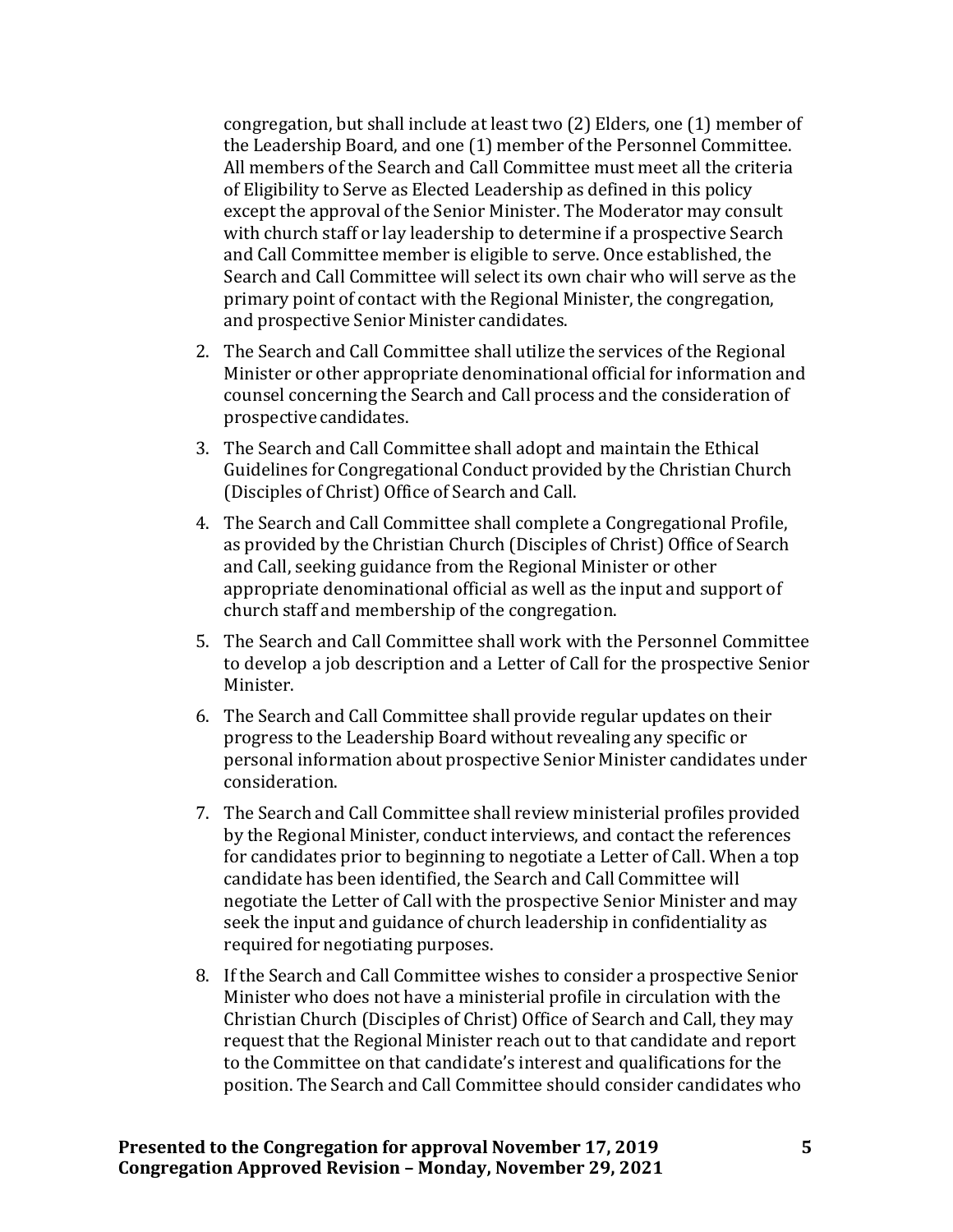have or are eligible to obtain standing with the Christian Church (Disciples of Christ).

- 9. The Search and Call Committee shall recommend one prospective Senior Minister to the Leadership Board, together with a proposed Letter of Call setting forth the compensation for the Senior Minister and the other conditions of the call.
- 10. The Leadership Board, at a stated or called meeting, must approve the recommendation of the Search and Call Committee by at least a threefourths (3⁄4) majority of those board members present and voting. Upon approval, the Leadership Board shall recommend employment of the prospective Senior Minister to the congregation.
- 11. The congregation, in a stated or called meeting, must approve the recommendation of the Leadership Board by at least a three-fourths (3⁄4) majority of those members present and voting.
- 12. Upon approval of the congregation, the Chair of the Search and Call Committee shall notify the prospective Senior Minister, on behalf of the congregation.
- 13. Once the Letter of Call has been completed and signed by all parties, one copy shall be sent to Office of Search and Call, one copy shall be sent to the Regional Minister, one copy shall be retained in the Senior Minister's personnel file, and the original shall be returned to the Senior Minister.
- 14. The Search and Call Committee shall act as the Pastoral Relations Committee for the first six (6) months of the Senior Minister's tenure, after which the Committee shall disband.

**Dismissal.** The Leadership Board may recommend dismissal of the Senior Minister by a two-thirds (2/3) vote. Final action to dismiss a Senior Minister is by a majority vote of the Congregation by written ballot. The Leadership Board may dismiss an Interim Senior Minister by a majority vote.

**Succession Planning.** When the position of Senior Minister is or is expected to be vacant due to the Senior Minister's resignation, retirement, termination, or incapacitation, the following policies and procedures are established to ensure continuity of clergy leadership and the orderly selection of a new Senior Minister.

**Retirement.** If the Senior Minister intends to retire, she or he may inform the Leadership Board in writing up to but not more than one year prior to the intended date of retirement. This is suggested, but not required, and does not supersede the terms of employment established in the Senior Minister's Letter of Call. It is a courtesy to the congregation to allow the Leadership Board more time to prepare for the transition of clergy leadership. In the event of a clergy retirement announced more than sixty days in advance, the timetable for the search and call process detailed in this policy may be adjusted with the consent of the Leadership Board.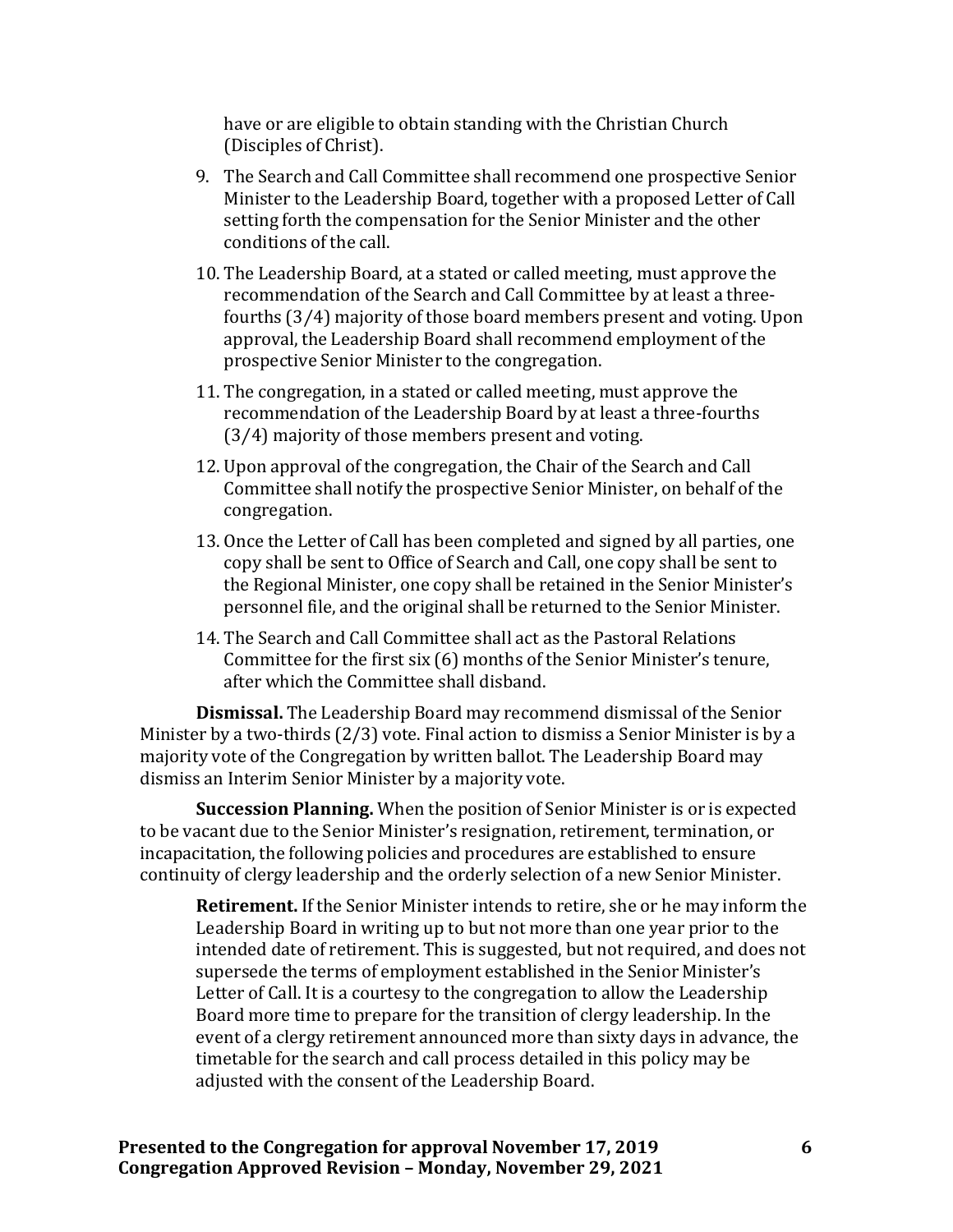**Resignation.** The Senior Minister shall notify the Leadership Board of his or her resignation in writing, typically sixty days prior to the last day of service, or as otherwise stated in the Senior Minister's Letter of Call.

**Interim Senior Clergy.** In the Christian Church (Disciples of Christ), it is typical for congregations to hire an Interim Senior Minister to serve the church temporarily until a new Senior Minister is hired.

**Selection of an Interim Senior Minister.** It is the responsibility of the Leadership Board, in consultation with the Regional Minister or other appropriate denominational official, to select an Interim Senior Minister. The Leadership Board shall establish a job description, determine the minimum qualifications, receive ministerial profiles, conduct interviews, check references, negotiate the terms of employment, and recommend a final candidate for the approval of the congregation.

**Interim Minister Term of Service.** An Interim Senior Minister may serve the congregation on an as-needed basis, until the Search and Call process is complete and a new Senior Minister is in place. In some cases, such as the resignation or retirement of a long-tenured Senior Minister, the termination of a Senior Minister, or during a time of open conflict, the congregation may wish to hire an Interim Senior Minister for a pre-determined period of time, typically 1–2 years. When the Leadership Board becomes aware of the immediate or impending departure of the Senior Minister, the Leadership Board, in consultation with the Regional Minister or other appropriate denominational official, will determine whether to hire an Interim Senior Minister on an as-needed basis or for a pre-determined length of time. An Interim Senior Minister is not eligible to immediately succeed him or herself as Senior Minister and must not be involved in the Search and Call process except by the invitation of the Search and Call Committee.

**Other Interim Ministry.** The Leadership Board may elect to hire an Interim Senior Minister when the Senior Minister is going to be absent from service for a definite period, such as a sabbatical, or for an indefinite period such as a prolonged illness. In such cases, the Leadership Board will follow the procedures for Selection of an Interim Senior Minister above, also consulting the current Senior Minister for guidance in the process.

## **Article VII. General Provisions**

**Parliamentary Authority.** The rules contained in the current edition of *Robert's Rules of Order Newly Revised* govern in all cases to which they are applicable and in which they are not inconsistent with these bylaws and any special rules of order the Church may adopt.

**Amendments.** These Bylaws may be amended at a congregational meeting by a two-thirds (⅔) vote of the members present and voting on the amendment. Notice of the text of proposed amendments must be included in the notice of the meeting where a vote will be taken.